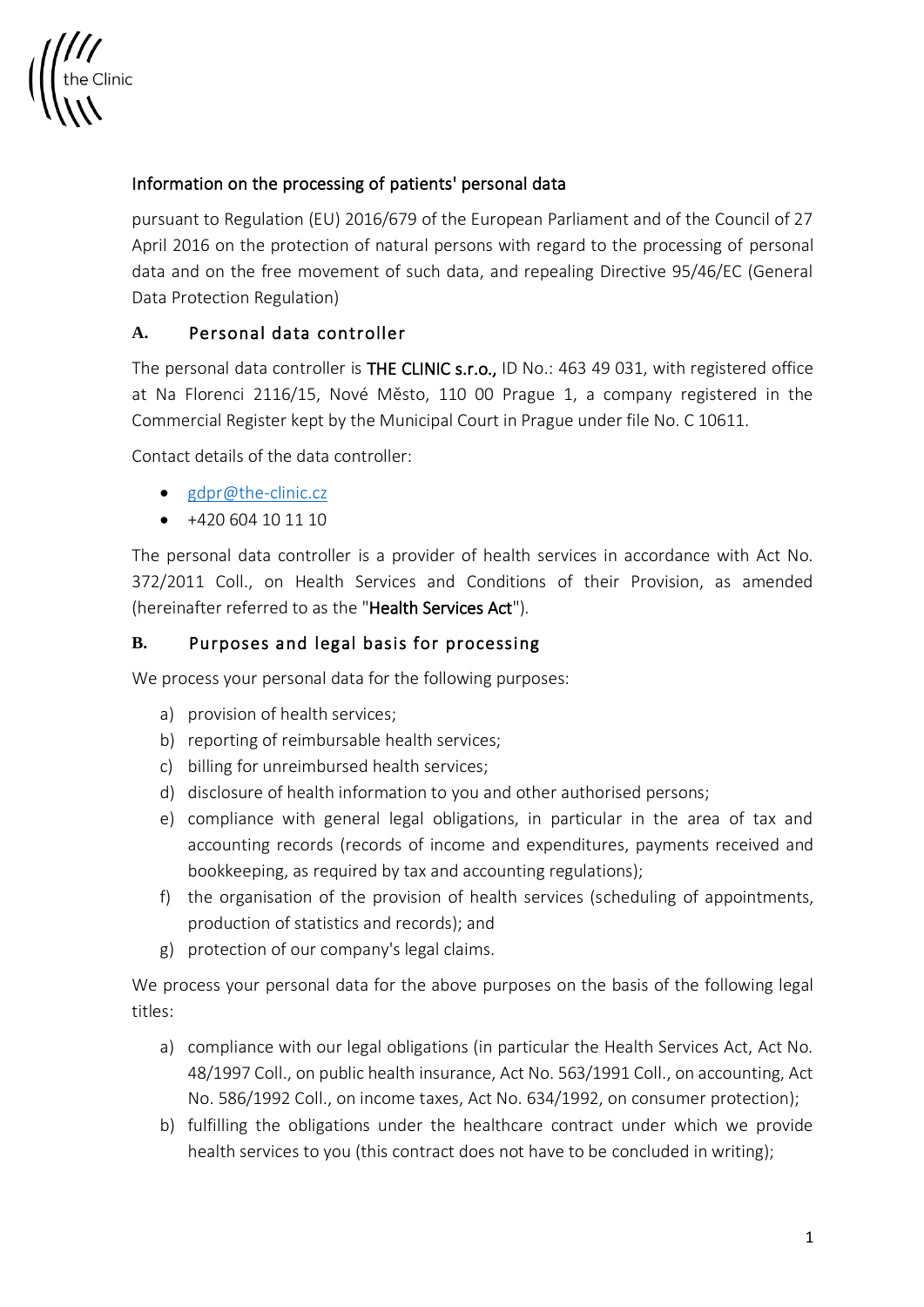- c) our legitimate legal interest in ensuring the proper protection and effective exercise of our rights and claims; and
- d) our legitimate legal interest in maintaining an internal overview of the activities taking place in our company, evaluating the performance of the company, its employees and members of the company's bodies, planning and optimising capacity and evaluating other aspects of our company's operations.

The processing of your personal data for the purposes of providing health services is a legal requirement. Failure to provide your personal data may mean that we are unable to provide you with health services, which may result in damage to your health or a direct threat to your life (Section 41(1)(d) of the Health Services Act). The obligation to disclose the patient's personal data also applies to the patient's legal representative or guardian (Section 41(2) of the Health Services Act).

In the case of minor patients and patients who are not fully legally competent, the personal data of the patient's legal representative are also processed. We will also process the personal data of persons you report to us as authorised recipients of information about your health condition. We process the personal data of these persons only for the purposes of:

- a) provision of health services;
- b) disclosure of health information to you and other authorised persons;
- c) the organisation of the provision of health services (scheduling appointments), production of statistics and records); and
- d) protecting our company's legal claims,

based on the following legal titles:

- a) compliance with our legal obligations (in particular the Health Services Act, Act No. 48/1997 Coll., on public health insurance, Act No. 563/1991 Coll., on accounting, Act No. 586/1992 Coll., on income taxes, Act No. 634/1992, on consumer protection);
- b) our legitimate legal interest in ensuring the proper protection and effective exercise of our rights and claims; and
- c) our legitimate legal interest in maintaining an internal overview of the activities taking place in our company, evaluating the performance of the company, its employees and members of the company's bodies, planning and optimising capacity and evaluating other aspects of our company's operations.

## **C.** Personal data processed and retention period

We process the following categories of personal data for the above purposes:

- a) identification data (name, residence, birth number, health insurance company);
- b) contact details (name, email, phone number, contact address);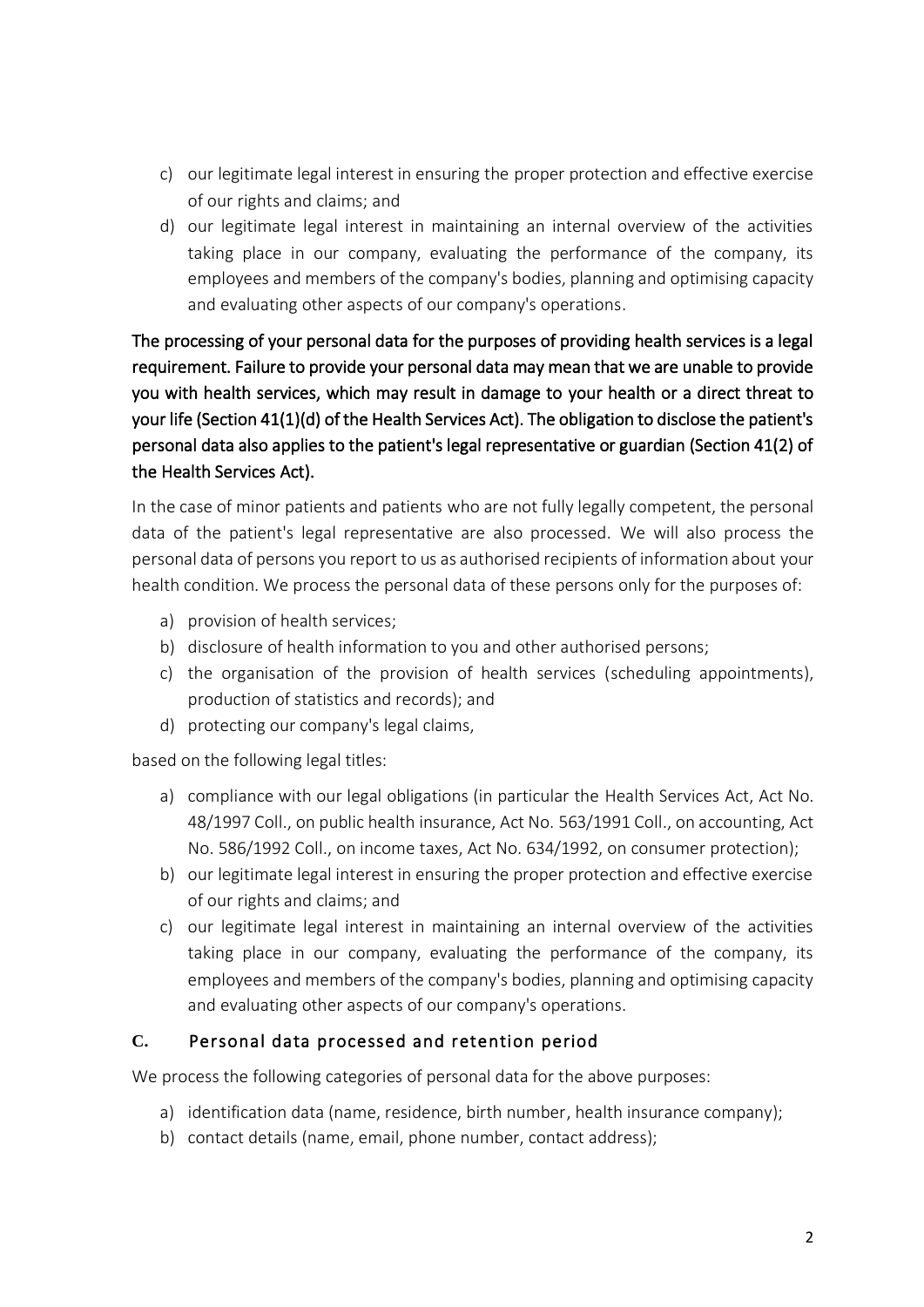c) data about your health and treatment - we process this data solely for the purpose of providing health services.

We process and store personal data:

- a) in the case of personal data contained in medical records for the period specified by Decree No. 98/2012 Coll., on medical records;
- b) in the case of personal data whose retention is prescribed by law, for the period prescribed by law; and
- c) in the case of other personal data, for as long as you are our patient and for one year after you cease to be our patient.

## **D.** Who processes your personal data and to whom do we transfer it?

All of the above-mentioned personal data are processed by us as the controller. This means that we determine the above defined purposes for which we collect your personal data, determine the means of processing and are responsible for its proper execution.

We generally do not pass on your personal data to other controllers. Exceptions are cases where we transfer your personal data to the following entities in accordance with the provisions of the legislation: health insurance company, health service provider, public authorities and persons authorised to inspect medical records pursuant to Sections 31, 32, 33 and 65 of the Health Services Act.

In addition to the controller, personal data may also be processed by processors for the purposes described above, solely on the basis of and within the limits of our instructions.

The processors who process your personal data for our company and according to our instructions are mainly:

- Infinity Energy, s.r.o., ID No.: 273 37 871 provider of software for dental practices and dental hygiene;
- TECHart systems s.r.o., ID No.: 261 72 615 security system supplier;
- HDT s.r.o., ID No.: 280 65 425 supplier of dental medical equipment;
- HENRY SCHEIN s.r.o., ID No.: 053 24 271 supplier of dental medical equipment;
- Renovace IHNAT, s.r.o., ID No.: 067 85 000 IT system maintenance, websites;
- Critical works, s.r.o., ID No.: 289 87 373 supplier of websites.

All such processors are bound by a processing agreement to comply with the requirements of data protection legislation, in particular to protect your personal data.

We do not transfer your personal data to countries outside the European Union and the European Economic Area.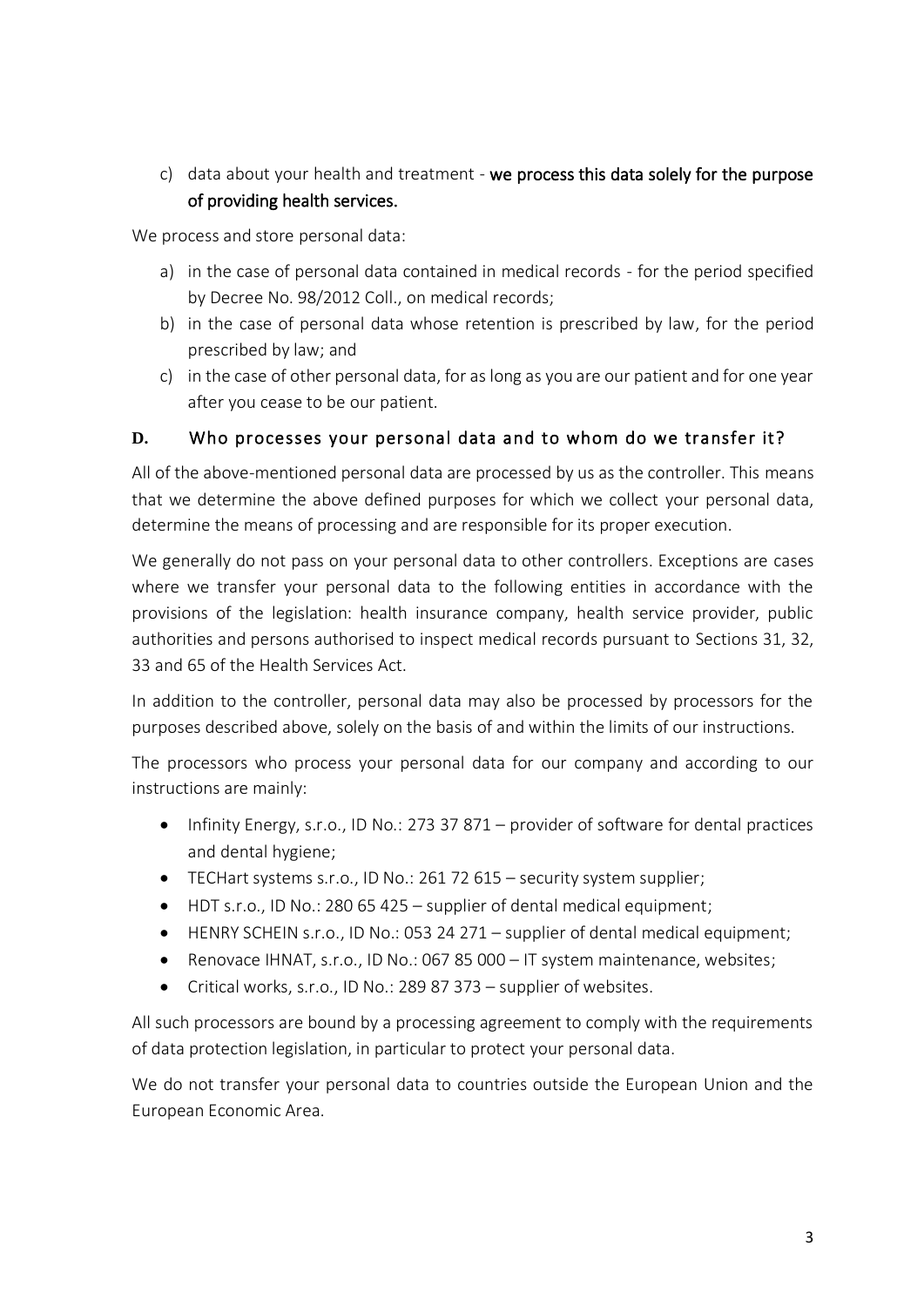# **E.** What rights do you have when processing personal data?

Just as we have rights and obligations when processing your personal data, you also have certain rights when processing your personal data. These rights include:

### $E.1$ Right of access

You have the right to know what data we process about you, for what purpose, for how long, where we obtain your personal data, to whom we transfer it, who processes it other than us and what other rights you have in relation to the processing of your personal data. You have learned all of this in this Information on the processing of personal data. However, if you are unsure which personal data we process about you, you can ask us to confirm whether or not the personal data relating to you is processed by us and, if so, you have the right to access that personal data. As part of your right of access, you may ask us for a copy of the personal data we are processing, and we will provide you with the first copy free of charge and subsequent copies for a reasonable fee.

#### Right to rectification  $E.2$

If you find that the personal data we process about you is inaccurate or incomplete, you have the right to have it rectified or eventually completed without undue delay.

#### E.3 Right to erasure

In some cases, you have the right to have us delete your personal data. We will delete your personal data without undue delay for any of the following reasons:

- a) we no longer need your personal data for the purposes for which we processed it;
- b) you exercise your right to object to processing (see "Right to object to processing" below) for personal data that we process on the basis of our legitimate interests and we find that we no longer have such legitimate interests that would justify such processing; and/or
- c) it turns out that the processing of personal data carried out by us is no longer in accordance with generally binding regulations.

The right to erasure does not apply in relation to personal data that we process for the purpose of providing health services. We may not erase data that we hold about you for the purpose of providing health services (e.g. in medical records).

The right will also not apply if the processing of your personal data is still necessary for:

- a) to fulfil our legal obligation;
- b) for archival, scientific or historical research or statistical purposes; and/or
- c) establish, exercise or defend our legal claims.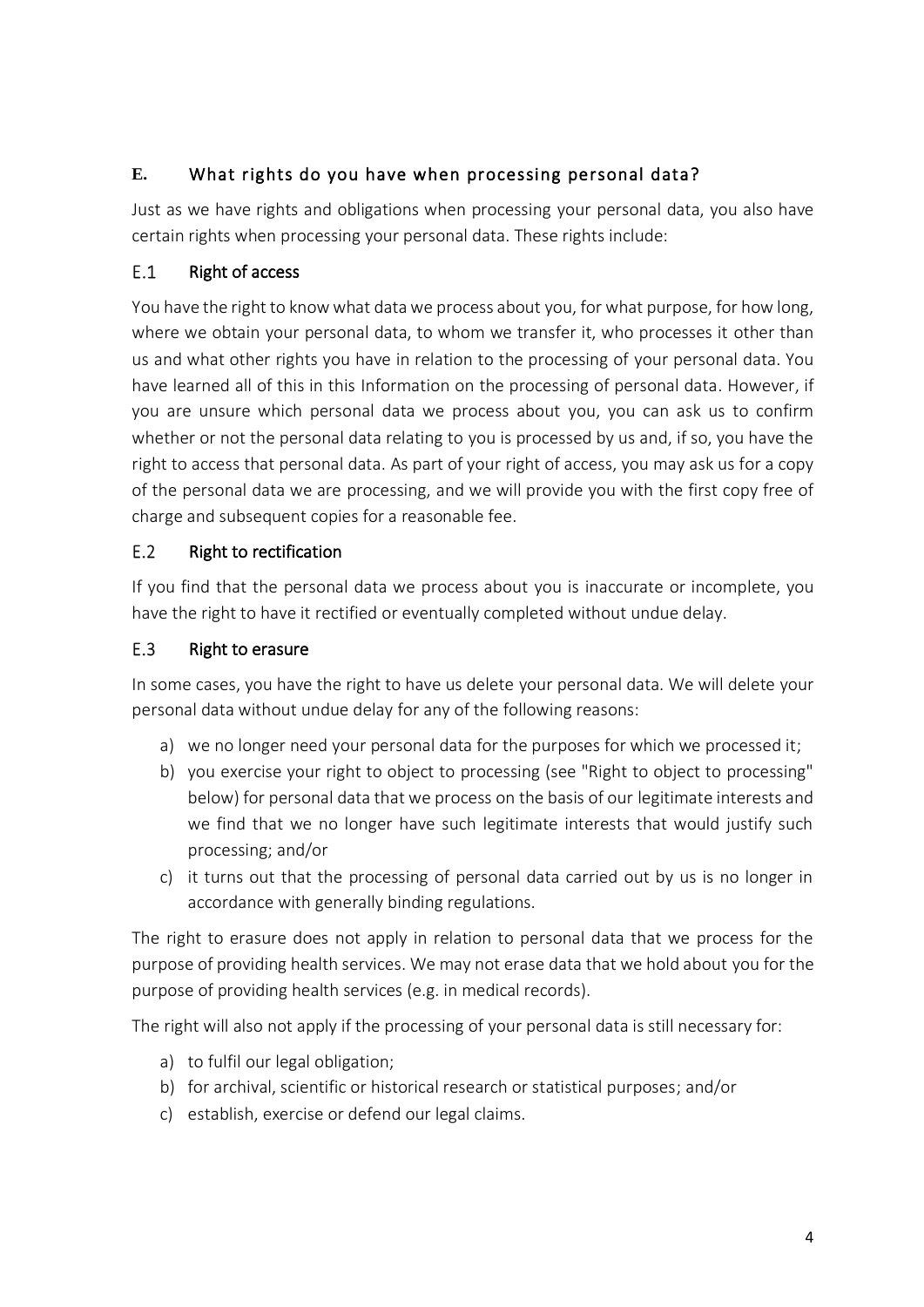### $E.4$ Right to restriction of processing

In some cases, in addition to the right to erasure, you can exercise the right to restrict the processing of personal data. This right allows you in certain cases to request that your personal data be marked and not subject to any further processing operations - in this case, however, not forever (as in the case of the right to erasure), but for a limited period of time. We must restrict the processing of personal data when:

- a) you dispute the accuracy of the personal data before we agree what data is correct;
- b) we process your personal data without a sufficient legal basis (e.g. beyond what we need to process), but you will prefer restricting such data to deleting it (e.g. if you expect to provide us with such data in the future anyway);
- c) we no longer need your personal data for the above processing purposes, but you require it for the establishment, exercise or defence of your legal claims; and/or
- d) you object to the processing. The right to object is described in more detail in the section "Right to object to processing" below. We are obliged to restrict the processing of your personal data for the period of time that we are investigating whether your objection is justified.

#### $E.5$ Right to portability

You have the right to obtain from us all your personal data that you yourself have provided to us and that we process on the basis of the performance of the contract. We will provide you with your personal data in a structured, commonly used and machine-readable format. In order to be able to easily transfer the data at your request, it may only be data that we process automatically in our electronic databases. Therefore, we cannot always and under all circumstances transfer to you all data that we keep in paper form.

We may only disclose data we hold about you for the purpose of providing health services (e.g. in medical records) to you and, under lawful conditions, to another health service provider or public authority.

### E.6 Right to object to processing

You have the right to object to the processing of your personal data which is based on our legitimate interest. We will not continue to process your personal data unless we have compelling legitimate grounds for continuing to do so.

### E.7 Right to lodge a complaint

Exercising your rights in the above manner is without prejudice to your right to lodge a complaint with the Office for Personal Data Protection in the manner set out in the following section. You can exercise this right if you believe that we are processing your personal data unlawfully or in violation of generally binding legal regulations.